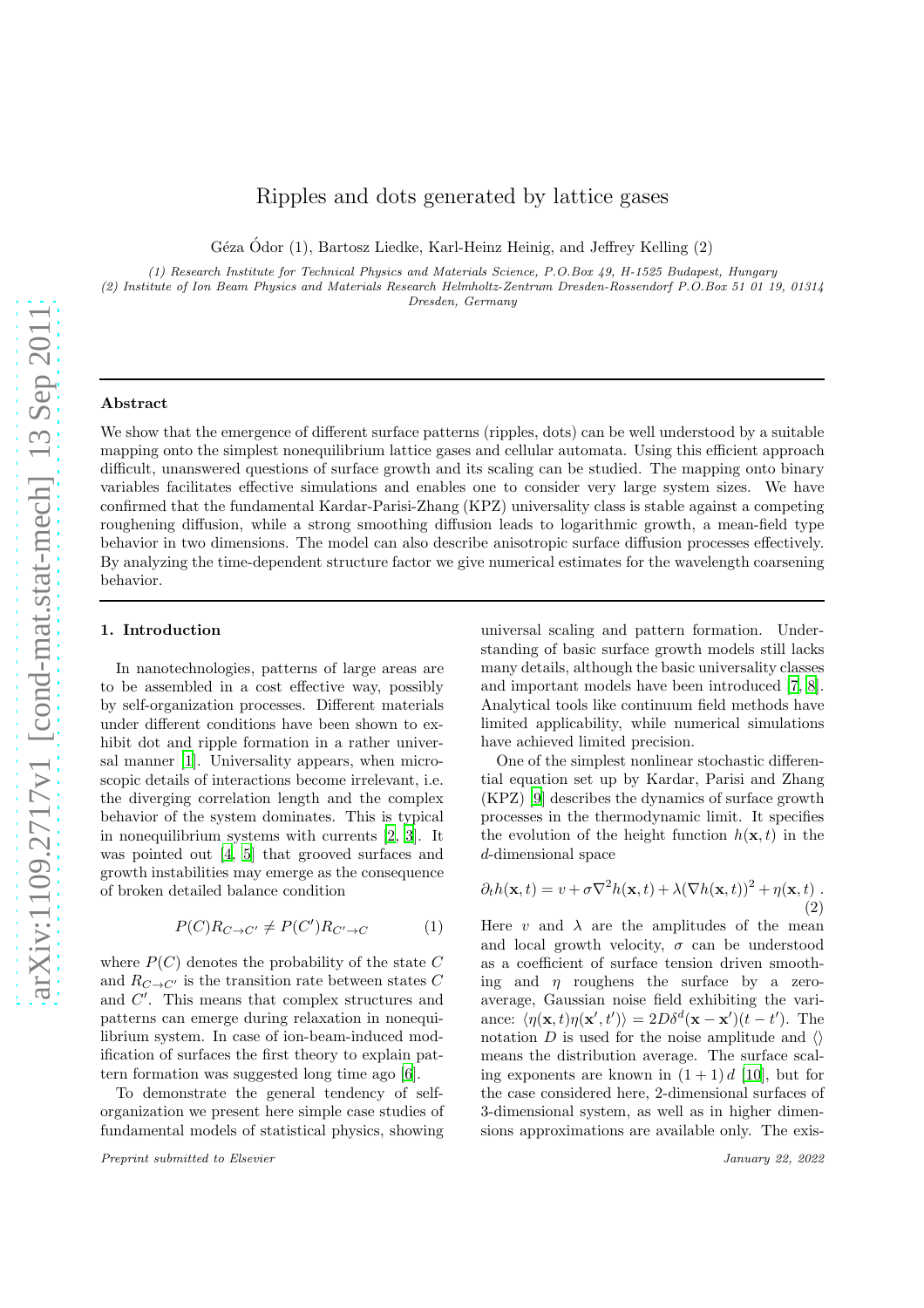tence of a finite upper critical dimension, where a smooth mean-field behavior would enter is also debated. As the result of the competition of roughening and smoothing terms, models described by the KPZ equation exhibit a roughening phase transition between a weak-coupling regime  $(\lambda < \lambda_c)$ , governed by the Edwards-Wilkinson (EW) fixed point at  $\lambda = 0$  [\[11\]](#page-6-10), and a strong coupling phase. The strong coupling fixed point is inaccessible by the perturbative renormalization group method. Therefore, the KPZ phase space has been the subject of controversies for a long time.

Mapping of surface growth onto reactiondiffusion system allows effective numerical simulations and understanding of basic universality classes [\[12](#page-6-11), [13](#page-6-12)]. In one dimension a discrete, restricted solid on solid (RSOS) realization of the KPZ growth is equivalent to the Asymmetric Simple Exclusion Process of particles [\[14\]](#page-6-13), while some of us have shown that the roof-top model mapping [\[15](#page-6-14), [16\]](#page-6-15) can be generalized to higher dimensions [\[17](#page-6-16), [18\]](#page-6-17).

In two dimensions one can map KPZ processes onto anisotropic, but oriented migration of directed dimers [\[17](#page-6-16)]. This mapping is interesting not conceptually only, linking nonequilibrium surface growth with the dynamics of driven lattice gases [\[2,](#page-6-1) [19\]](#page-6-18), but provides an efficient tool for investigating debated and unresolved problems numerically [\[18\]](#page-6-17). The surface built up from the octahedra can be represented by the edges meeting in the up/down middle ver-texes (see Fig. [1\)](#page-1-0). The up edges in the  $\chi = x$  or  $\chi = y$  directions at the lattice site i, j are represented by  $\sigma_{\chi}(i,j) = +1$ , while the down ones by  $\sigma_{\gamma}(i, j) = -1$  slopes of the model. In this way an octahedron site deposition flips four edges, meaning two '+1' $\leftrightarrow$ '−1' exchanges: one in the x and one in the  $y$  direction. This can be described by the generalized update rule:

<span id="page-1-1"></span>
$$
\left(\begin{array}{cc} -1 & 1\\ -1 & 1 \end{array}\right) \xrightarrow{\frac{p}{q}} \left(\begin{array}{cc} 1 & -1\\ 1 & -1 \end{array}\right) \tag{3}
$$

with probability  $p$  for attachment and probability  $q$ for detachment. We can also call  $+1$ '-s as particles and '−1'-s as holes of a reaction-diffusion model on a square lattice. Thus, an attachment/detachment update corresponds to a single step motion of an oriented dimer in the bisectrix direction of the x and y axes. We update the neighborhood of the sublattice points, which are the crossing-points of the dashed lines. In [\[17,](#page-6-16) [18\]](#page-6-17) we derived how this mapping connects the microscopic model to the KPZ equation with  $\lambda = 2\frac{p}{p+q} - 1$  and investigated its



<span id="page-1-0"></span>Figure 1: Mapping of the  $2 + 1$  dimensional surface growth onto the 2d particle model (bullets). Surface attachment (with probability  $p$ ) and detachment (with probability  $q$ ) corresponds to exchanges of particles, or to anisotropic diffusion of dimers in the bisectrix direction of the  $x$  and  $y$  axes. The crossing points of dashed lines show the base sub-lattice to be updated. Thick solid line on the surface shows the  $y$ cross-section as a reminder for the one-dimensional roof-top model. When the shown desorption/absorption steps are executed simultaneously they realize a surface diffusion jump of distance  $s = 3$  along the y axis.

surface scaling numerically. In particular we have shown that for the  $\lambda = 0$  case our simulation results agree with those of the exactly known EW class.

Surface diffusion is a much studied basic process [\[20\]](#page-6-19). Several atomistic models have been constructed and investigated with the aim of realizing Mullins-Herring (MH) diffusion [\[21](#page-6-20), [22](#page-6-21)] and scaling (for a recent review see [\[23\]](#page-6-22)). The Langevin equation of MH diffusion is a linear one, with a  $\nabla^4$ lowest order gradient term

<span id="page-1-2"></span>
$$
\partial_t h(\mathbf{x}, t) = -\kappa \nabla^4 h(\mathbf{x}, t) + \eta(\mathbf{x}, t) . \tag{4}
$$

resulting from a curvature driven surface current. This equation is exactly solvable and exhibits scale invariance of the roughness. In Sect. [1.2](#page-2-0) we show how this can be realized using the octahedron model.

#### 1.1. The simulations

Dynamic, bit-coded simulations were run on conserved lattice gas models of sizes  $L \times L$  following the rule [\(3\)](#page-1-1). The surface heights were reconstructed from the slopes

$$
h_{i,j} = \sum_{l=1}^{i} \sigma_x(l, 1) + \sum_{k=1}^{j} \sigma_y(i, k) . \tag{5}
$$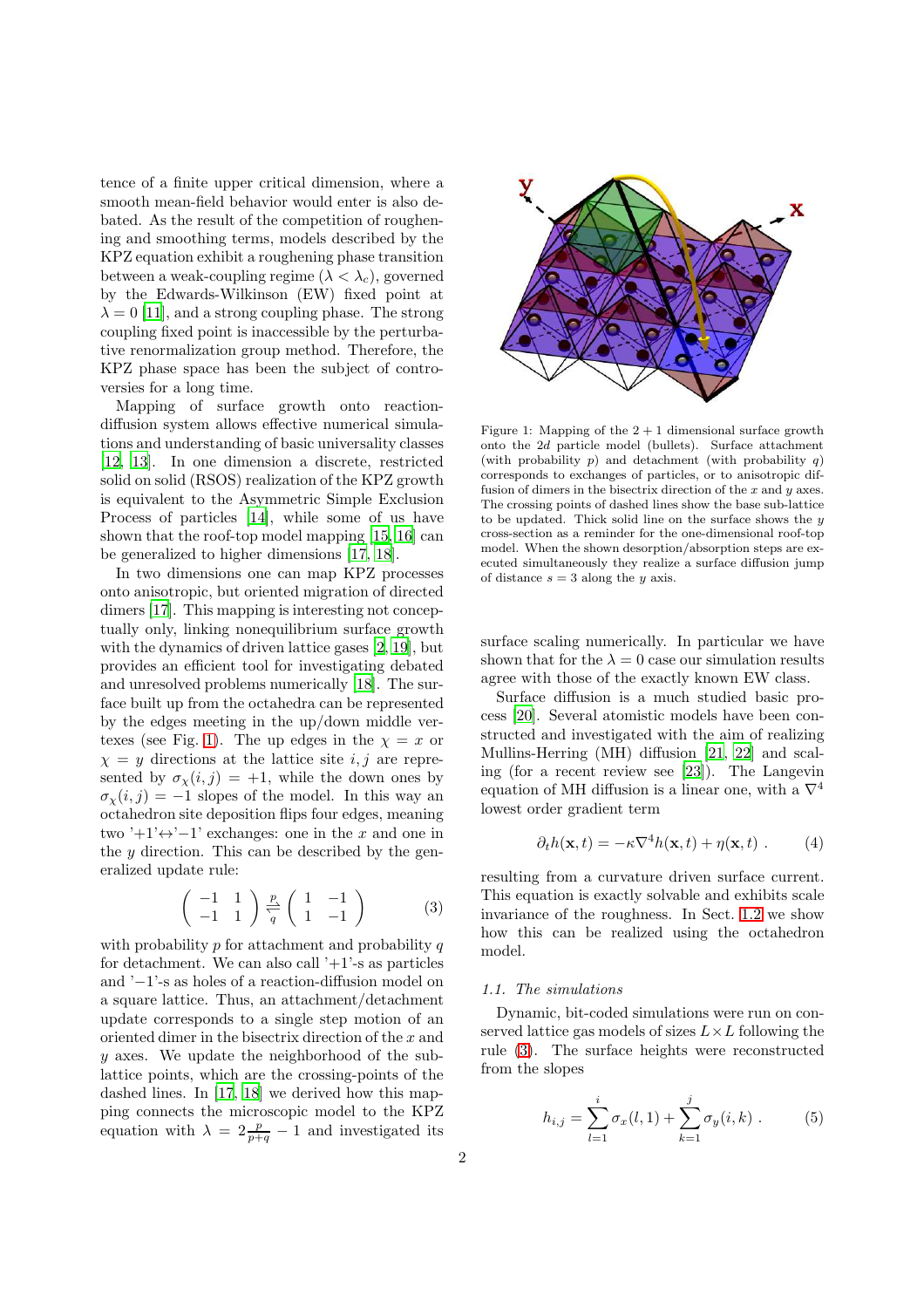The interface width defined as

$$
w(L,t) = \left[\frac{1}{L^2} \sum_{i,j}^{L} h_{i,j}^2(t) - \left(\frac{1}{L^2} \sum_{i,j}^{L} h_{i,j}(t)\right)^2\right]^{1/2}
$$
\n(6)

has been calculated at certain sampling times  $t$ . In the absence of any characteristic length, growth processes are expected to follow a power-law behavior and the average surface width  $W = \overline{w}$  can be described by the Family-Vicsek [\[24\]](#page-6-23) scaling law:

$$
W(L, t) \simeq L^{\alpha} f(t/L^{z}), \qquad (7)
$$

with the universal scaling function  $f(u)$  of the form:

$$
f(u) \sim \begin{cases} u^{\beta} & \text{if } u \ll 1 \\ \text{const.} & \text{if } u \gg 1. \end{cases}
$$
 (8)

Here  $\alpha$  is the roughness exponent of the stationary regime, when the correlation length has exceeded the system size L and  $\beta$  is the growth exponent, describing the intermediate time behavior. The dynamical exponent  $z$  is the ratio

$$
z = \alpha/\beta \tag{9}
$$

For the 2d KPZ universality class our numerical results [\[18\]](#page-6-17)

$$
\alpha = 0.39(1), \quad \beta = 0.245(5), \quad z = 1.6(1) \quad (10)
$$

are in agreement with most of the literature values [\[25](#page-6-24), [26\]](#page-6-25). The MH class, with non-conservative noise is characterized by the exponents

<span id="page-2-2"></span>
$$
\alpha = 1, \quad \beta = 1/4, \quad z = 4
$$
 (11)

in two dimensions, while in case of conservative (diffusive) noise the the exponents are

<span id="page-2-1"></span>
$$
\alpha = 0, \quad \beta = 0, \quad z = 4 \tag{12}
$$

and the growth can be logarithmic [\[7\]](#page-6-6). Note that in both cases the the dynamics is very slow, described by the large dynamical exponent  $z = 4$ , which makes the simulations time consuming.

Emerging patterns can be characterized by the time dependent power spectrum density (PSD) of the interface

$$
S(\mathbf{k},t) = \langle h(\mathbf{k},t)h(-\mathbf{k},t) \rangle , \qquad (13)
$$

where the height in the Fourier space is computed as

$$
h(\mathbf{k},t) = \frac{1}{L^{d/2}} \sum_{\chi} [h(\chi,t) - \overline{h}] \exp(i\mathbf{k}\chi) . \quad (14)
$$

We computed  $h(\mathbf{k}, t)$  from the surface profiles with the FFT method and determined  $S(\mathbf{k}, t)$  by averaging over  $x$  and  $y$  directions in case of isotropic patterns and only over the direction perpendicular to the ripples in case of  $x/y$  anisotropy. We have also calculated the characteristic wavelength of the patterns from the maxima of  $S(\mathbf{k}, t)$ .

The simulations were started from a flat surface, corresponding to a zig-zag configuration (alternating '1' and '0' lines of the lattice gas) of the slopes (see Fig[.1\)](#page-1-0) with periodic boundary conditions. In the model each lattice site can be characterized by 16 different local slope configurations, but we update them only when condition [\(3\)](#page-1-1) is satisfied. Furthermore, due to the surface continuity, two slopes become redundant, when considering the neighbors. Thus we can describe a lattice site by using only two bits. This permits efficient storage management and large system sizes  $L$ . The updates can be performed by bit operations either on multiple samples at once or on multiple sites in parallel. Our multi-sample algorithm proved to be  $\sim$  40 times faster than the conventional FORTRAN 90 code, while a speedup factor of  $\sim$  240 was measured using the multi-site CUDA code on a NVIDIA C2070 graphics card in comparison with a single I5 CPU core running on 2.8 GHz. The latter results could be achieved on huge system sizes up to  $L = 2^{17}$ . More details are published elsewhere [\[17,](#page-6-16) [27,](#page-6-26) [28\]](#page-6-27).

#### <span id="page-2-0"></span>1.2. Generalizations of the octahedron model

An obvious first step of generalization is to combine the deposition and the removal processes, creating a conserved dynamics. A simultaneous octahedron detachment and deposition in the neighborhood can realize an elementary diffusion step (see Fig. [1\)](#page-1-0). In [\[29](#page-6-28)] we described RSOS models with  $\Delta h = \pm 1$  height restriction, which in the limit of weak external noise exhibit MH scaling. Microscopic models realizing this behavior are mainly unrestricted solid on solid (SOS) type, which can provide steep slopes and strong curvatures. However, it turned out that the asymptotic universality class of the various limited mobility growth models is a surprisingly subtle issue and some earlier findings proved to be incorrect due to pathologically slow crossover and extremely long transient effects.

In our model the target site is chosen in the  $\pm x$ or  $\pm y$  direction, with the probabilities:  $D_{+x}$ ,  $D_{-x}$ or  $D_{+y}$ ,  $D_{-y}$  respectively (see Fig[.1\)](#page-1-0), thus we can follow anisotropic surface diffusion in principle.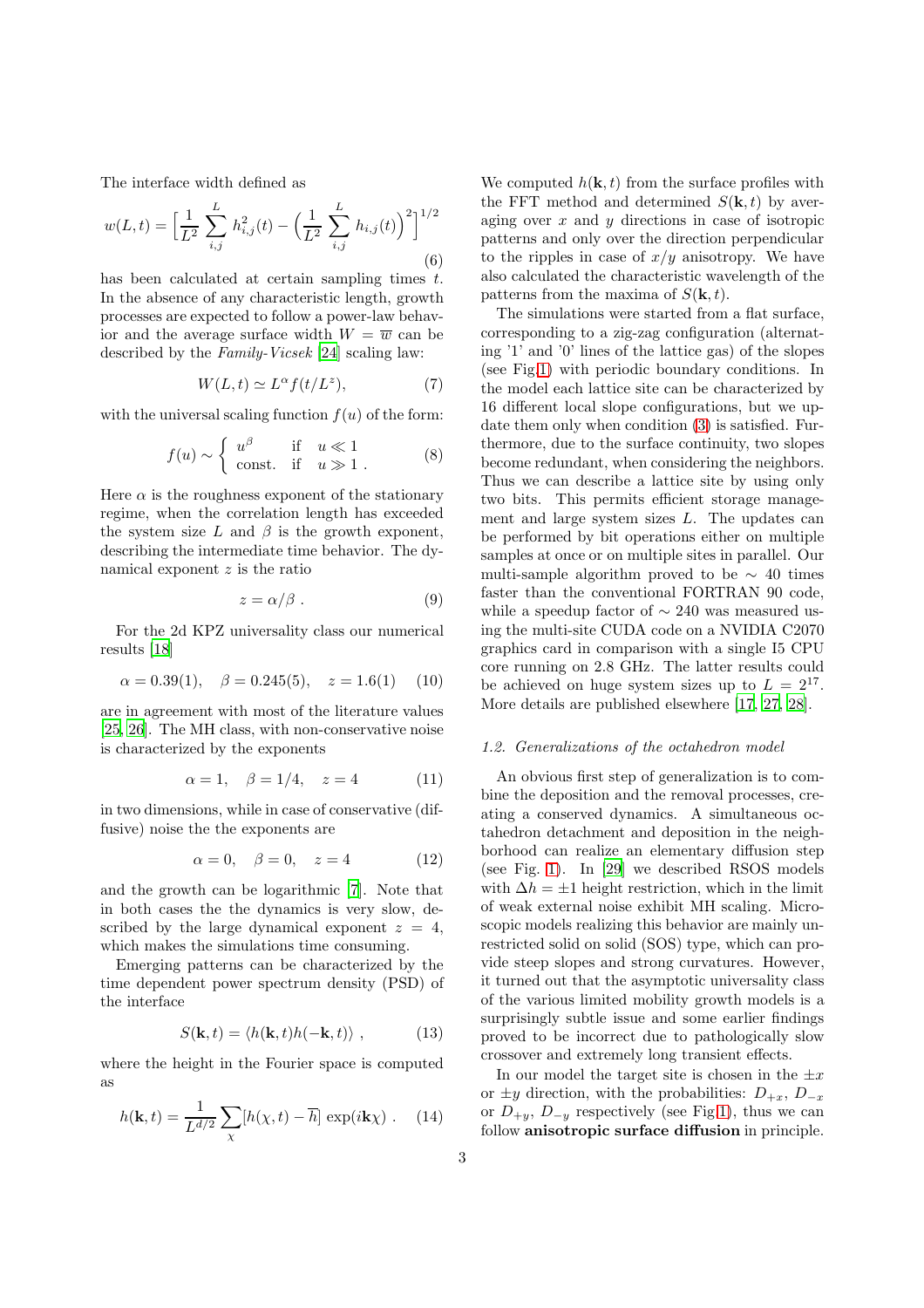Throughout of our studies we normalized the attempt probabilities. The maximal jump distance was fixed to be  $s_m \leq 4$  lattice units following computer experiments. To control the surface diffusion



<span id="page-3-0"></span>Figure 2: Local slope  $\sigma_{\chi}(i, j)$  (circles) and curvature  $c_{\chi}(i, j)$ (squares) variables at an update site. Filled circles correspond to upward, empty ones to downward slopes of the surface. This plaquette configuration models a valley bottom site.

we imposed additional constraints for the accepting a move. We have tried two kinds of rules based on the local neighborhood configurations. The first one requires that the height of a particle at the final state is higher than that of its initial site

$$
h_{fin} - h_{ini} \ge 0 , \qquad (15)
$$

which makes the surface more rough (inverse or roughening diffusion). For details of this so-called Larger Height Octahedron Model (LHOD) see [\[29](#page-6-28)]. Note, that LHOD introduces up-down anisotropy, which leads to a  $\nabla^2[\nabla(h)^2]$  type of nonlinearity and Molecular Beam Epitaxy (MBE) class scaling [\[29\]](#page-6-28) in general.

The second one is the so-called Larger Curvature Octahedron Model (LCOD), which satisfies the detailed balance condition [\(1\)](#page-0-0), enabling us to realize linear, equilibrium MH diffusion steps. The local curvature of the surface is calculated at the 4 edges of squares of the projected octahedra as shown on Fig. [2.](#page-3-0) We followed the scaling behavior of our LCOD in case of smoothing reactions, corresponding to  $\kappa > 0$  in Eq. [4.](#page-1-2) Due to the purely diffusive noise the growth dynamics is logarithmically slow and we find the emergence of the class [\(12\)](#page-2-1) scaling (see Figure [3\)](#page-3-1).

If the accepted move increases the local curvature, we call it inverse MH (iMH) process. In the continuum model this should correspond to  $\kappa < 0$ ,



<span id="page-3-1"></span>Figure 3: Scaling behavior of the isotropic LCOD model for  $L = 16, 32, 64, 128$  (top to bottom at the left side). The data collapse  $(f(u))$  has been achieved with the MH class exponents with conservative noise[\(12\)](#page-2-1). The insert shows the finite size (logarithmic) scaling in the steady state.

an unstable growth, however in the finite, lattice model formation of pyramid-like structures occurs similarly as in the " $n = 2$ " SOS model [\[30\]](#page-6-29). When we simulated the evolution of the iMH process (LCOD model) in the presence of a small, competing EW type of noise  $(p = q = 0.05)$  starting from flat initial condition we found a scaling behavior, which agrees well with that of MH universality class [\(11\)](#page-2-2) (see Fig. [4\)](#page-4-0). The effective growth exponent defined as

<span id="page-3-2"></span>
$$
\beta_{\text{eff}}(t) = \frac{\ln W(t, L \to \infty) - \ln W(t/2, L \to \infty)}{\ln(t) - \ln(t/2)}
$$
(16)

converges to  $\beta = 0.25(1)$  before reaching the saturation regime.

# 2. Pattern generation by competing inverse MH and KPZ processes

A further step in generalizing our basic surface models was the combination of different subprocesses, resulting in nonequilibrium system with patterns. For example the mixed application of iMH diffusion steps with KPZ updates can model a noisy Kuramoto-Sivashinsky (KS) type of equation [\[31](#page-6-30), [32,](#page-6-31) [33\]](#page-6-32), the inverse KS (iKS):

<span id="page-3-3"></span>
$$
\partial_t h = \sigma \nabla^2 h + \kappa \nabla^4 h + \lambda (\nabla h)^2 + \eta . \tag{17}
$$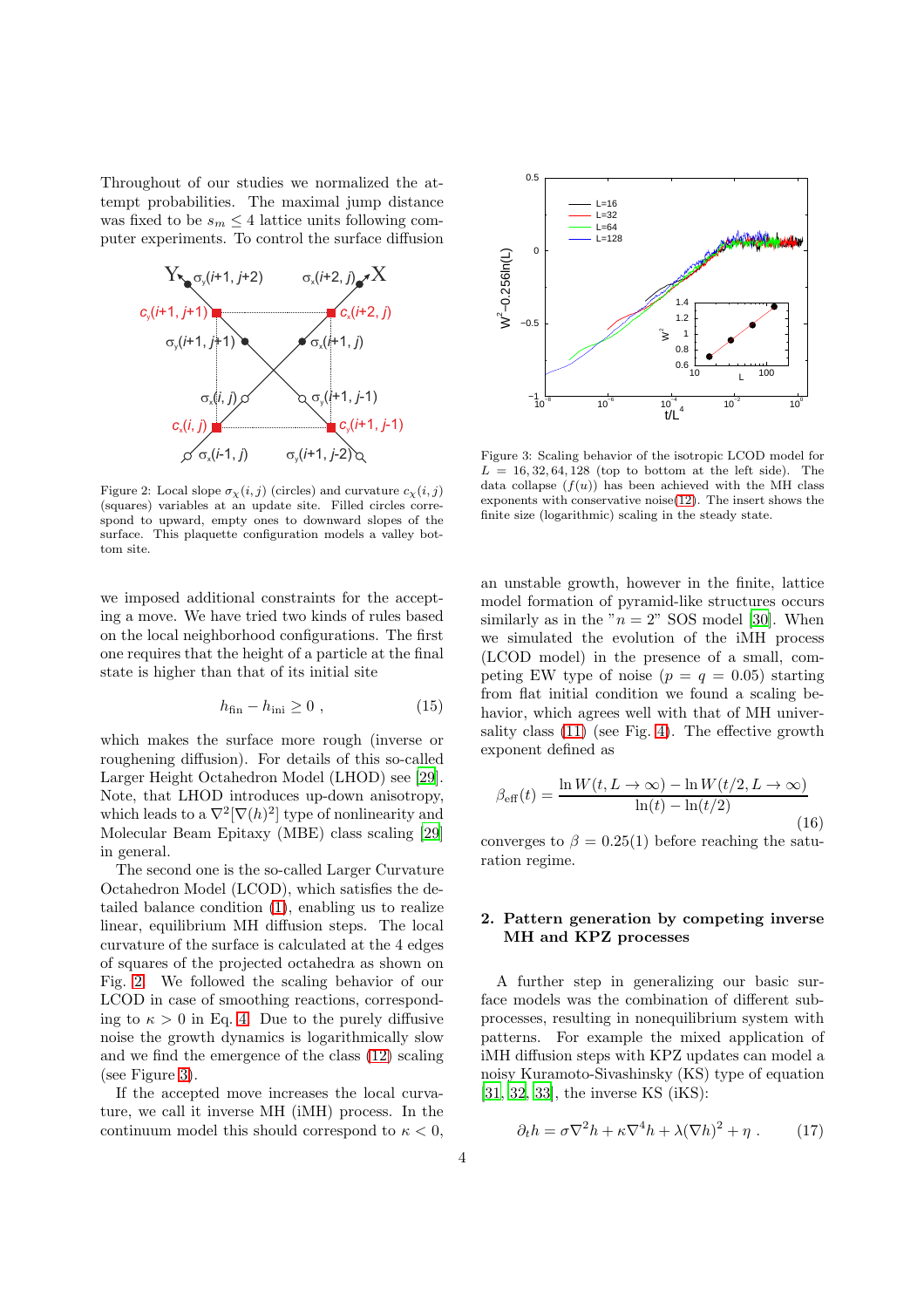

<span id="page-4-0"></span>Figure 4: Scaling behavior of the isotropic LCOD model for  $L = 32, 64, 128$  (top to bottom at the left side). The data collapse  $(f(u))$  has been achieved with the MH class exponents [\(11\)](#page-2-2). For the growth exponent fitting (dashed line) results in  $\beta = 0.25(1)$ . The right insert shows the same via the local slopes [\(16\)](#page-3-2). The left insert is a snapshot of surface heights of the dot patterns generated by the LHOD model with parameters:  $D_{\pm x} = D_{\pm y} = 1$  and  $p = q = 0.1$ at  $t = 10^4$  MCs

However the signs of couplings are reversed with respect to the KS equation <sup>[1](#page-4-1)</sup>. This leads to unstable solutions, the long wave behavior of iKS is not defined asymptotically in the continuum model. However, in the lattice regularized version, for intermediate times we expect dynamical scaling of the KS based on symmetry and renormalization arguments [\[7,](#page-6-6) [37](#page-6-33)]. Since the roughening/smoothing surface moves correspond to phase separation/mixing of the lattice gas system it is reasonable to believe that both cases are described by the same universal fixed point behavior.

We performed the surface diffusion steps alternately with the deposition and the removal processes. Thus terms like  $\kappa_x \partial^4 h$  and  $\kappa_y \partial^4 h$  with  $\kappa_x \neq \kappa_y$  can be modeled. We followed the surface roughness and calculated PSD as well as the wavelength growth of the pattern formation.

In case of an anisotropic LHOD a competing EW process always generates stable ripple patterns, but if strong up-down anisotropy (KPZ instead of EW) is applied for late times the ripples become uneven, blurred and cut into smaller pieces. If we



<span id="page-4-2"></span>Figure 5: Snapshot of surface heights of the ripple patterns generated by the parameters  $D_x = D_y = 0$ ,  $D_{-x} = D_{-y} = 1$ (anisotropic, iMH) and  $p = q = 0.05$  adsorption/desorption at  $t = 10^4$  MCs, in the LHOD model of linear size  $L = 512$ .

introduce  $x/y$  lattice anisotropy, for example by:  $D_x = D_y = 0$  and  $D_{-x} = D_{-y} = 1$  the competing weak EW or KPZ moves result in ripple coarsening (see Fig. [5\)](#page-4-2), with a wavelength growth  $\lambda \propto t^{0.19(1)}$ . We calculated this behavior from the maxima of the PSD functions. However, for late times this coarsening slows down for LCOD  $(\lambda \propto t^{0.12(1)})$  or becomes faster in case of nonlinear LHOD  $(\lambda \propto t^{0.35(5)})$  as shown on Fig. [6.](#page-5-0) The last value agrees with that of the numerical estimates obtained for the two-field model [\[38\]](#page-6-34).

When isotropic, iMH competes with a weak EW process one can observe dot formation in both the LHOD and LCOD model. Again, for strong particle deposition or removal the patterns fade away for long times and the KPZ scaling emerges. The insert of Fig. [4](#page-4-0) shows a snapshot of the growing dots in the LHOD model in the presence of weak EW processes. We have determined the PSDs at different times for  $L = 1024$  and deduced the time dependence of the characteristic wavelength from the maxima of  $S(\mathbf{k}, t)$  (see Fig. [7\)](#page-5-1).

Having confirmed that the LCOD model exhibits MH class scaling, we introduced a model for the iKS equation [\(17\)](#page-3-3) as the combination of iMH and KPZ moves. In [\[29\]](#page-6-28) we presented extensive simulations providing numerical evidence for an asymptotic KPZ scaling of this model. Note, that unlike

<span id="page-4-1"></span><sup>&</sup>lt;sup>1</sup>Where both the  $\nabla^2$  and the  $\nabla^4$  terms have negative coefficients and a positive  $(\nabla h)^2$  can stabilize the solution.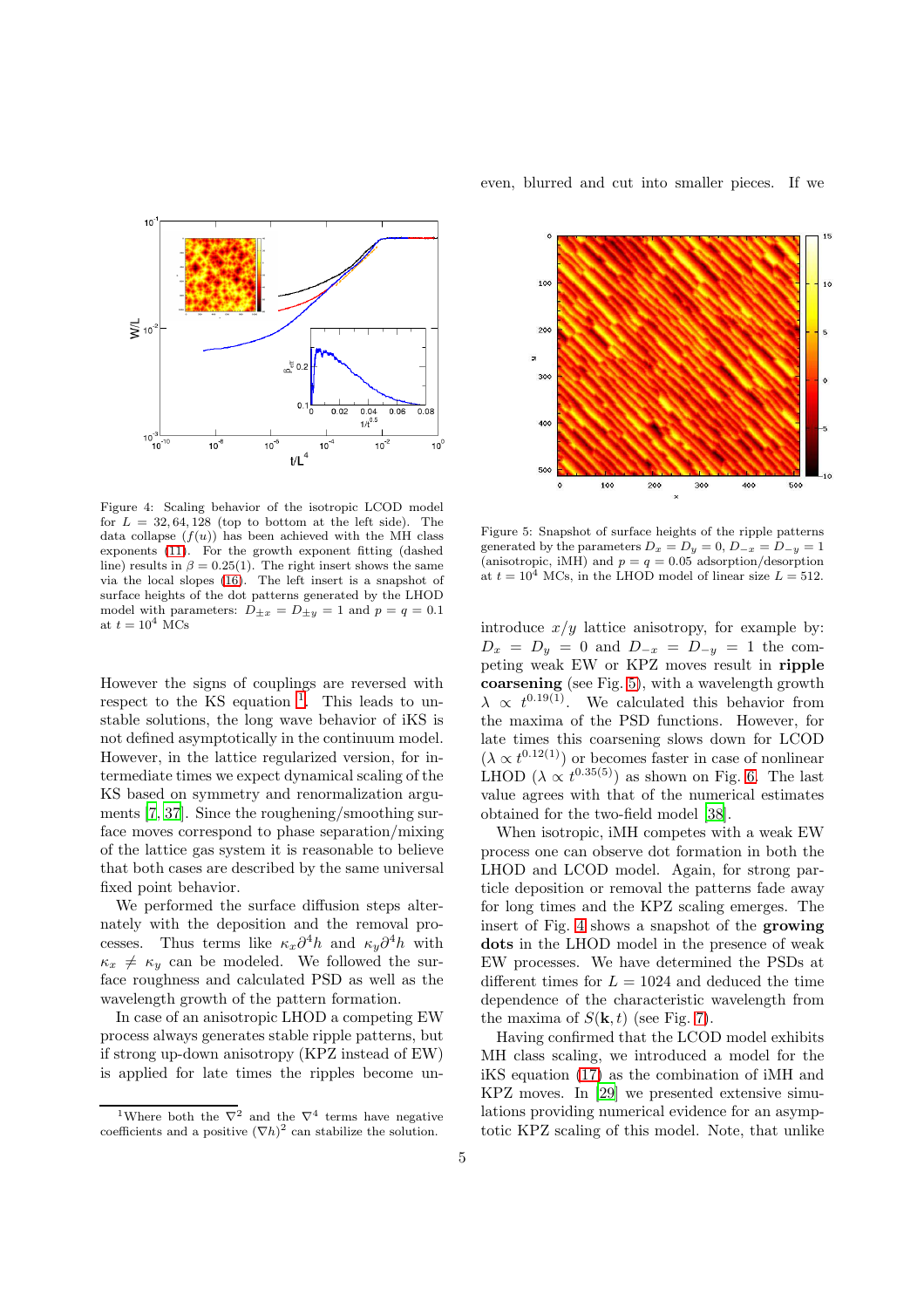

<span id="page-5-0"></span>Figure 6: PSD for anisotropic diffusion with  $D_y = 1$ ,  $p = q =$ 0.005 for  $L = 1024$  at different times. The insert shows the wavelength coarsening calculated from the maxima of the PSD curves. Squares: LHOD model with fastening ripple formation  $\lambda \propto t^{0.35(5)}$ , circles: LCOD model with  $p = q = 0$ . The lines correspond to power-law fits:  $\lambda \propto t^{0.19(1)}$  initially and  $\lambda \propto t^{0.12(1)}$  for late times.

the KS, the iKS equation exhibits unstable wavelength amplification. This can be derived in the Fourier space by a linear stability analysis. However the dynamical scaling behavior of the lattice model corresponding to the iKS equation may be expected to be the same as that of the KS equation by symmetry arguments.

## 3. Conclusions and outlook

We have returned to some unresolved questions of basic surface growth phenomena using mappings and extensive computer simulations. Contrary to many earlier studies we were able to perform numerical analysis in  $2 + 1$  dimensions due to the efficient binary lattice gas representation. An important advantage of our method as compared to the analytical approaches is that we can describe anisotropic surface diffusion terms  $\kappa_x \partial^4 h$ ,  $\kappa_y \partial^4 h$  by our model.

We have shown that in the zero external noise limit RSOS models can be constructed with short range interactions exhibiting MBE or MH type of surface growth behavior. For inverse (roughening) diffusion, which increases the unstable growth of local curvatures, pyramid-like structures can emerge. The size of these structures is limited only by  $L$ , which is not directly comparable with experiments. We created these microscopic models in order to



<span id="page-5-1"></span>Figure 7: PSD in the LCOD model for isotropic surface diffusion  $(D_{\pm x} = D_{\pm y} = 1)$  with competing EW moves:  $p = q = 0.005$  at different times. The insert shows the wavelength coarsening calculated from the maxima of the PSD curves. Circles correspond to the peaks of the PSD curves, dashed line: power-law fit  $\lambda \propto t^{0.20(1)}$ . The boxes show the same for  $p = q = 0$  in the LCOD. For late times the slope of  $\lambda(t)$  decreases.

study them in competition with the non-conserved KPZ processes.

By mapping surface models onto lattice gases, our results imply that the scaling behavior of the oriented diffusion of dimers (KPZ) is stable against the introduction of an attracting force among them. However, a strong repulsion force destroys the fluctuations, resulting in mean-field class behavior [\[29](#page-6-28)]. We found numerical evidence, by surface scaling and probability distribution studies, that the iKS model exhibits KPZ scaling in  $2 + 1$  dimensions. The construction of a KS model within the framework of the lattice gas mapping is under way. Further studies with different boundary conditions can reveal interesting connections of the surface tilt to the particle concentration of the lattice gas. We emphasize that results for disorder dependence or anomalous diffusion [\[36](#page-6-35)] can easily be transformed between these surface and lattice gas models. Extension of our mapping can also help to solve more detailed models of ion-beam induced pattern formation [\[35](#page-6-36), [34\]](#page-6-37), describing the observed narrow band of unstable wave-lengths or hexagonal dot formation [\[1\]](#page-6-0).

We have also determined the time dependent power spectrum and deduced the wavelength growth of the patterns. We have investigated this for LHOD and LCOD process, with and without